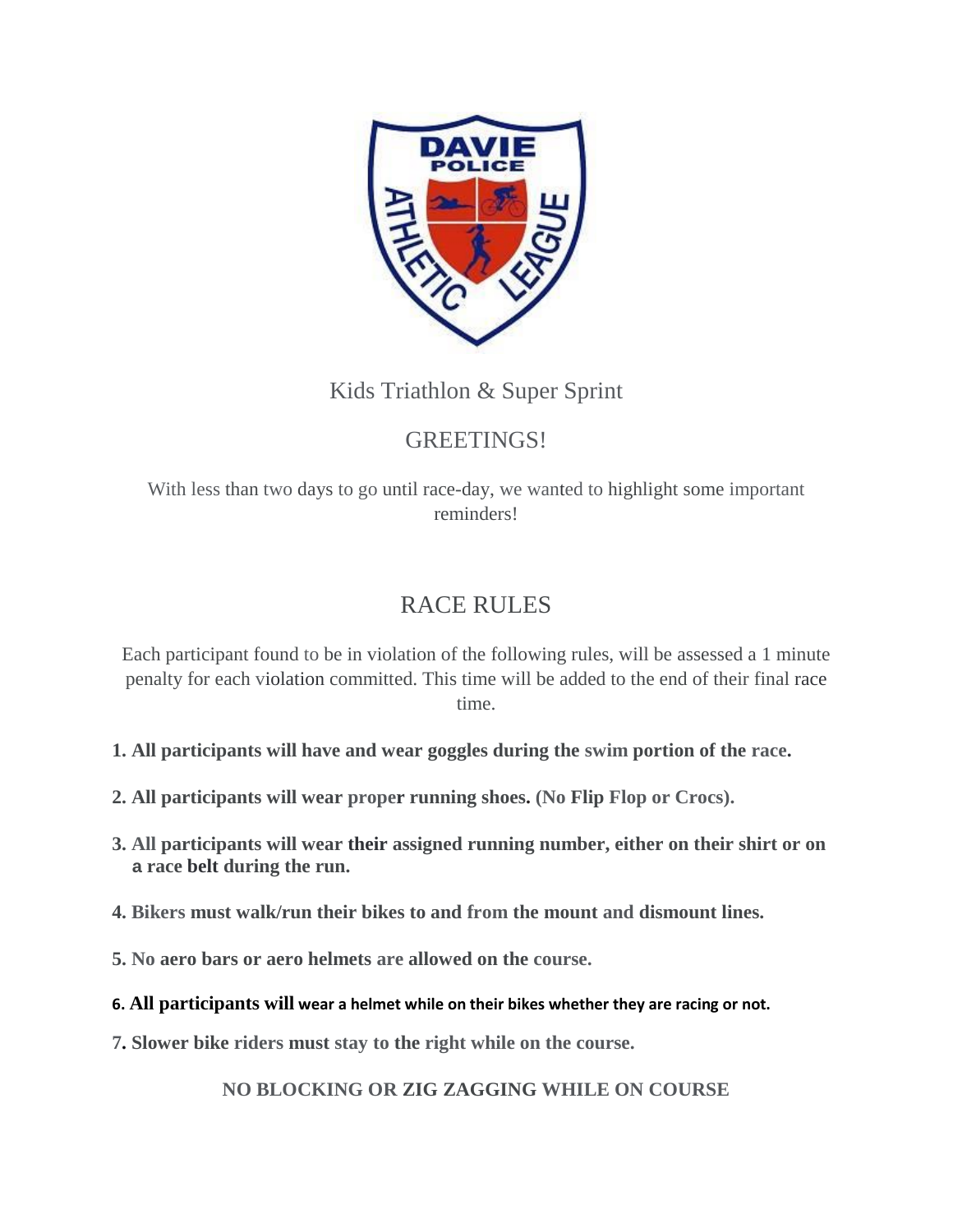#### **8. No drafting of another participant while on bike course.**

#### **9. No musical electronic devices while on the course.**

Each participant found to be in violation of the following rules, will be assessed a one (1) minute penalty for each violation committed. This time will be added to the end of their final race time.

## PACKET PICK-UP

We highly encourage you to come to packet pick-up and our pre-race clinic on Saturday March 26, and November 19, 2022. Packet pick-up will open from 10:00am until 2:00pm at Alex's Bike Shop (16098 W State Rd 84 #3, Weston, FL 33326). You may also register for the race, if you have not done so already. **There will be no opportunity to register for the race on race day. However you can pick up your packets the day of the race.**

#### **WALK THROUGH OF COURSE**

We will also do a walkthrough of the course at Bamford Park 3801 S. Pine Island Rd at the pool area at 2:00pm. We will meet in the parking lot on the south west corner of the pool.

### TRANSITION AREA

The transition area will be open on Sunday March 27, and November 20, 2022, from 6:45am-7:30 am. Bike racks will not be numbered, and are first come, first serve. Parents/ Guardians are welcome to help their kids set up their bike and gear in transition on Sunday. Once the race begins, only athletes with body markings will be allowed access to the transition area. NO parents/guardians are allowed in transition area during the race. We will have bike techs and knowledgeable volunteers to assist the athletes in transition. The transition area will open when all runners have cleared the course. *The Race Director has the final say of when the transition area will open for equipment removal.* 

*We thank you in advance for your cooperation on this matter as athlete safety* is *our number one priority.*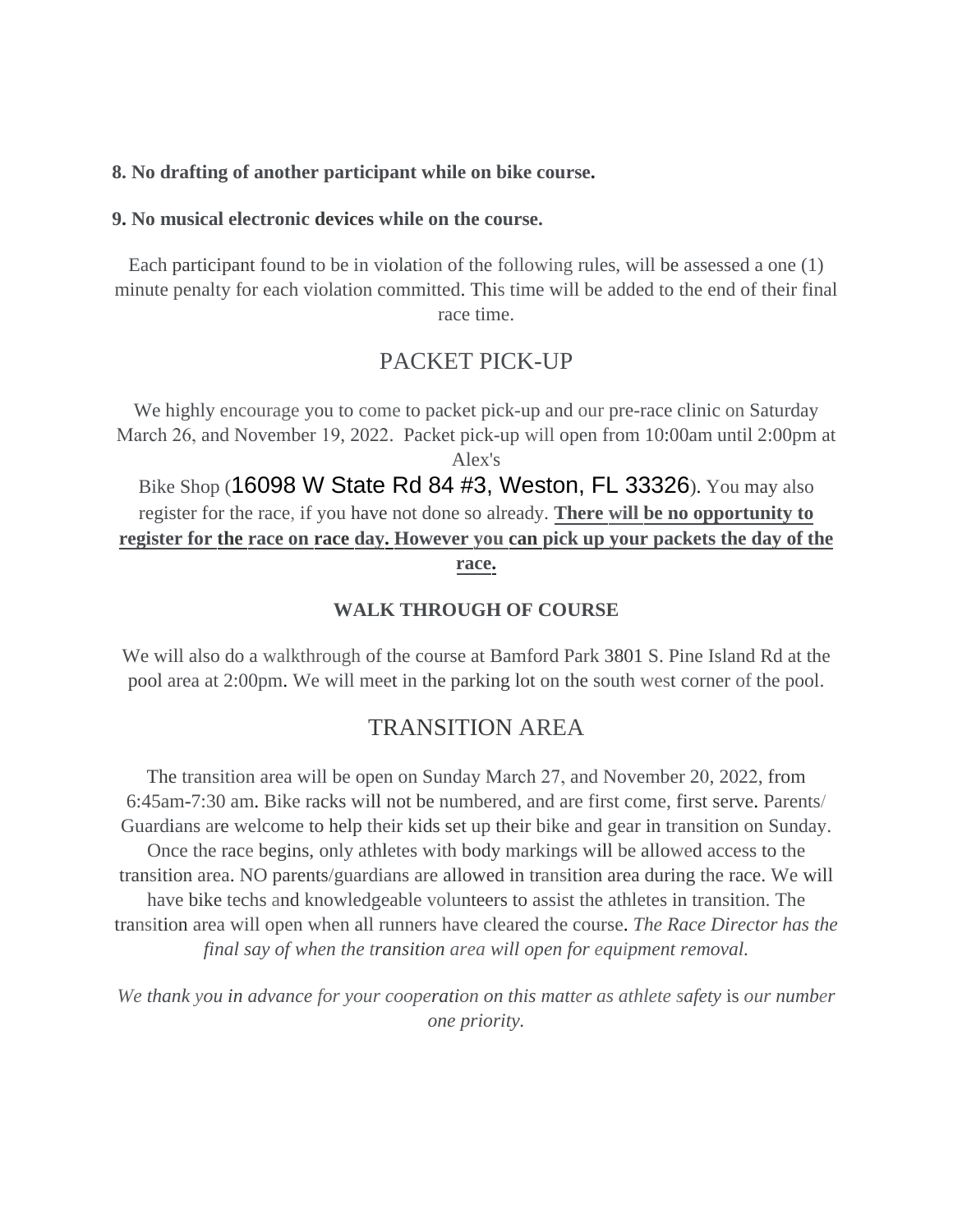## **AGE BRACKETS**

There will be medals for the top three finishers, both male and female in each age bracket. Brackets are not based on the heat they are competing in but in their individual age groups. Brackets are as follows;

5, 6,7,8,9,10,11,12,13,14,15,16 &17, 18-39, and 40 years old and up.

# DISTANCES

| <b>AGE BRACKETS</b> | <b>SWIM</b> | <b>BIKE</b> | <b>RUN</b>     |
|---------------------|-------------|-------------|----------------|
| 5-7 Yr Olds         | $25$ yds    | .5 miles    | .5 mile        |
| 8-10 Yr Olds        | $100$ yds   | 3.1 miles   | 1 <sup>K</sup> |
| 11-15 Yr Olds       | $200$ yds   | 6.2 miles   | 2k             |
| 16-17 Yr Olds       | $250$ yds   | 6.2 miles   | 2k             |
| 18 and Up           | $250$ yds   | 6.2 miles   | 2k             |